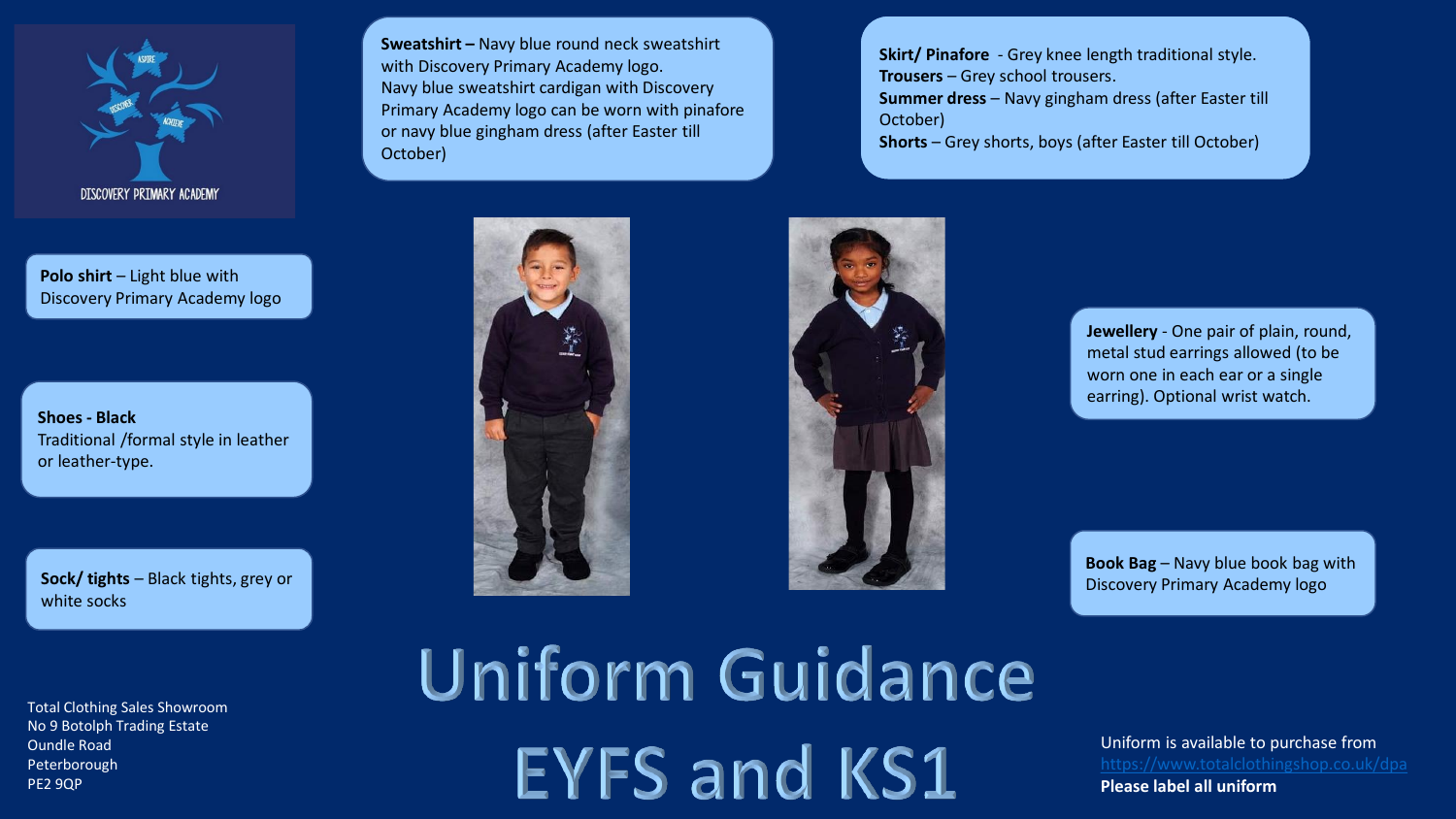

**Skirt/ Pinafore** - Grey knee length traditional style. **Trousers** – Grey school trousers.

**Summer dress – Navy** gingham dress (after Easter till October)

**Shorts** – Grey shorts, boys (after Easter till October)

**Shoes - Black** Traditional /formal style in leather or leather-type.

**Tights/Socks –** Black tights, grey or white socks

Total Clothing Sales Showroom No 9 Botolph Trading Estate Oundle Road Peterborough PE2 9QP

**Jumper** – Navy blue fine knit V-neck jumper with a light blue stripe and the Discovery Primary Academy logo. **Cardigan** - Navy blue fine knit cardigan with the Discovery Primary Academy logo.

**Tie** Year 3/ Year 4 Navy tie **Year 5/ Year 6** Navy with light blue stripe tie, must be full length and suitably knotted to the collar of the shirt. Compulsory for all KS2 students .



## **Shirt – Light Blue**

Plain, long sleeved or short sleeved light blue shirt, buttoned to the collar long enough to stay tucked into the waistband. The collar must hold a tie.

**Book Bag** – Navy blue book bag with Discovery Primary Academy logo

**Jewellery** - One pair of plain, round, metal stud earrings allowed (to be worn one in each ear or a single earring). Optional wrist watch.

**Mobile Phones** - Mobile phones are only permitted for Year 6 students who have a permission slip signed by a parent/ carer.

## Uniform Guidance KS2

Uniform is available to purchase from **Please label all uniform**